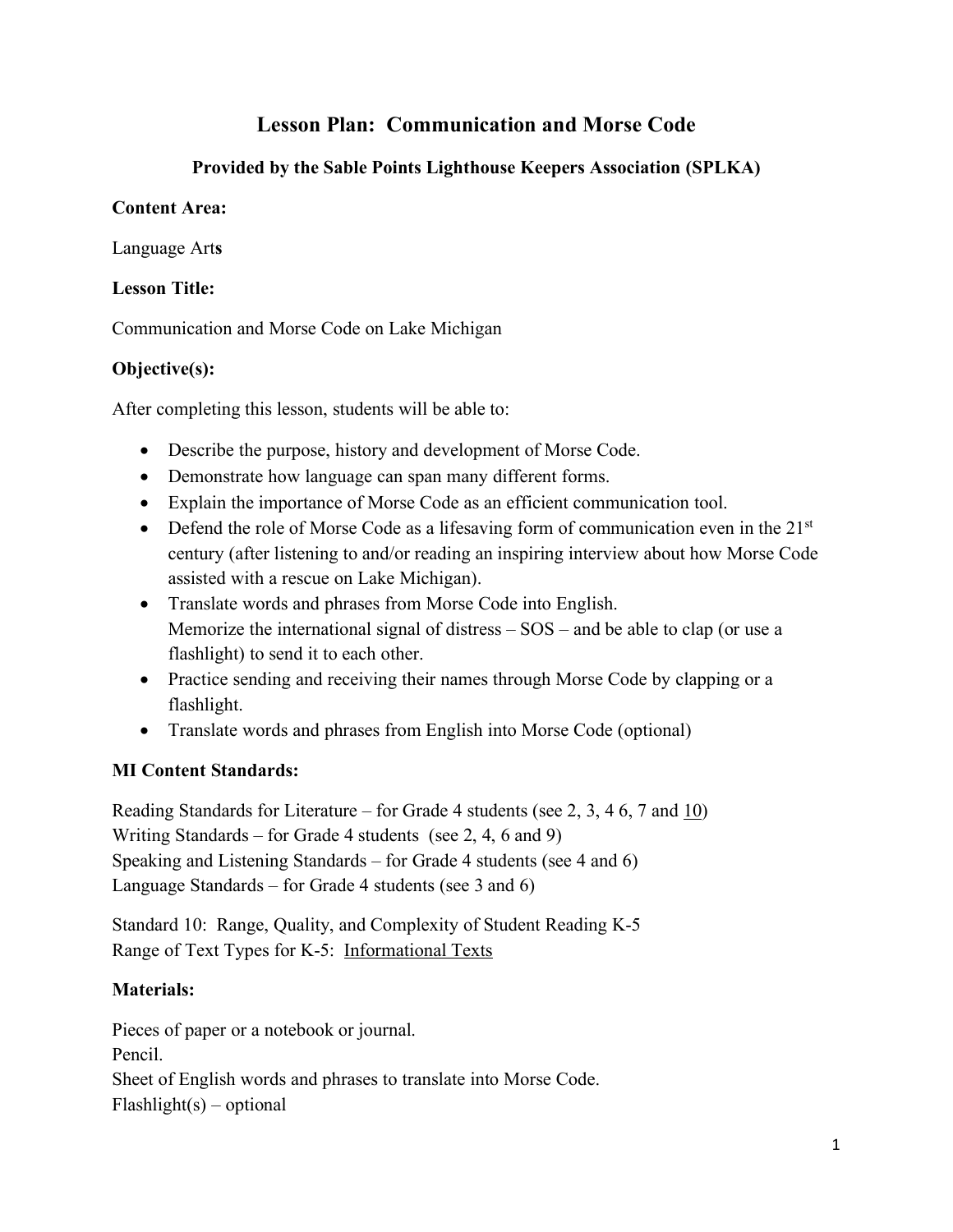#### **Resources:**

Gillingham, Sara. *Alpha, Bravo, Charlie: The Complete Book of Nautical Codes*. New York, NY: Phaidon Press, 2016.

House, Katherine L. *Lighthouses for Kids: History, Science, and Lore with 21 Activities*. Chicago, IL: Chicago Review Press, 2008. *See* page 92.

*Learning Morse Code*, American Radio Relay League (ARRL), [http://www.arrl.org/learning](http://www.arrl.org/learning-morse-code)[morse-code,](http://www.arrl.org/learning-morse-code) accessed 7/12/21.

*Morse Code Messaging (Activity)*, Education.com, [https://www.education.com/activity/article/Morse-Code,](https://www.education.com/activity/article/Morse-Code) accessed 7/12/21.

Sable Points Lighthouse Keepers Association, [http://splka.org,](http://splka.org/) accessed 7/11/21.

Spencer, Mark. *Code Kids*, American Radio Relay League (ARRL), [http://www.arrl/org/code](http://www.arrl/org/code-kids)[kids,](http://www.arrl/org/code-kids) accessed 7/12.21.

*What is Morse Code?*, STEMout, [http://web.northeastern.edu/stemout/morse-code,](http://web.northeastern.edu/stemout/morse-code) accessed 3/24/21.

Wood, Joe. *Morse Code and Radios: A Guide for Kids and Amateurs*, TechWholesale.com, [https://www.techwholesale.com/morse-code-radios-kids.html,](https://www.techwholesale.com/morse-code-radios-kids.html) accessed 7/12/21.

#### **Activities:**

- 1. Learn about the purpose, history and development of Morse Code by reading and listening (teacher prepares from Resources).
- 2. Learn how language can span many different forms (teacher prepares from Resources).
- 3. Learn the importance of Morse Code as an efficient communication tool (teacher prepares from Resources).
- 4. Listen to and/or read an inspiring interview about how Morse Code assisted with a rescue on Lake Michigan.
- 5. Translate words and phrases from Morse Code into English.
- 6. Memorize the international signal for help SOS and clap (or use a flashlight) to send it to each other.
- 7. Practice sending and receiving their names in Morse Code through clapping or a flashlight.
- 8. Translate words and phrases from English into Morse Code (optional)

#### **Assessment:**

• Short written self-reflection on Morse Code and its importance as a communication tool.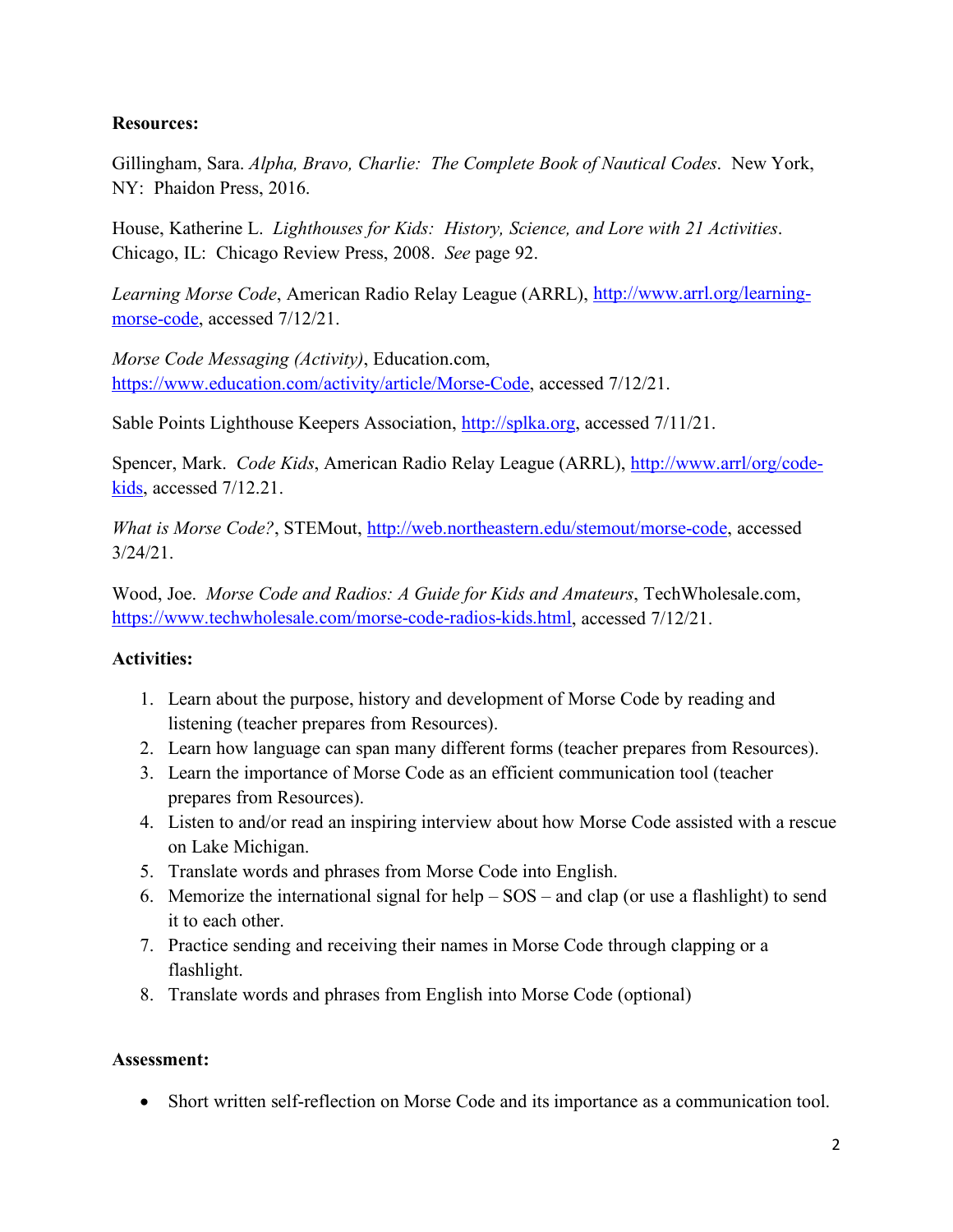- Short written comparison of Morse Code with other systems of language.
- Translation of Morse Code into English.
- Sending the universal signal of distress SOS via clapping and/or using a flashlight.
- Writing messages in Morse Code (on the white board) and translating them into English.
- Sending and receiving their names in Morse Code through clapping or a flashlight.

#### **Notes:**

When sending Morse Code, you spell every word – one letter at a time – using dots and dashes (also called dit and dah – or short and long). Leave extra space between each word (set of dots and dashes) when sending  $- a / b$  etween words when writing it.

"As 'code talkers' grew more and more comfortable with Morse Code, they eventually stopped needing to reference an alphabet chart, and could translate letters just by hearing the long and the short beeps. This led to the development of Morse Code as a spoken language."(*What is Morse Code?)* An added side benefit of teaching Morse Code is that "the instruction in how codes are used to transmit information is part of the 'educational standards' or benchmarks that are required to be taught in our nation's classrooms."(Spencer)

Teachers can think of their own words and phrases to have students use to translate Morse Code into English and these words and phrases can complement the language arts curriculum. Here are a few suggestions to get started – be sure that the students use adequate spacing between the words:

hello happy birthday peace lighthouse lake sunshine walk the beach help a friend wait for me the student's name